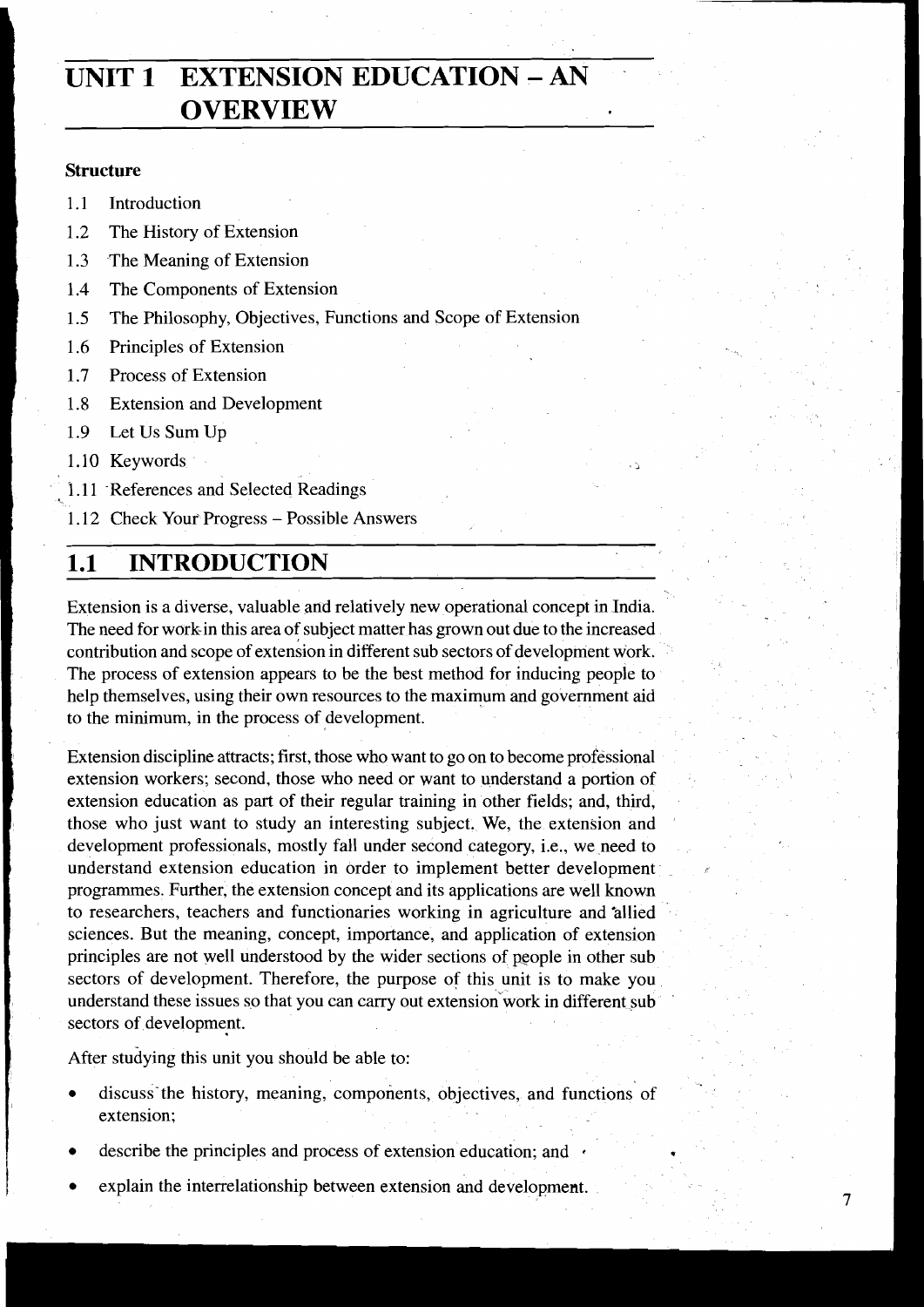# **Extension Education T.2 THE HISTORY OF EXTENSION**

The term extension has its origin in the Latin word, tensio, meaning, stretching and ex, meaning *out*. The literal meaning of extension is *stretching out*. Extension is education and its purpose is to change the attitude and practices of people with whom the work is done. The common use of the term, university extension, was first recorded in the 1840s, in Britain. The first practical steps were taken in 1867-68 when James Stuart, Fellow of Trinity College, Cambridge, gave lectures to women's associations and working men's clubs in the north of England. James Stuart is often considered the 'Father of University Extension'. In1871, Stuart approached the authorities 'in Cambridge University to organize centres for extension lectures under the university's supervision. Cambridge formally adopted the system in 1873, and was followed by London University in 1876, and Oxford University in 1878. By the 1880s, the work was being referred to as 'the extension movement'. In this movement, the university extended its work in those beyond the campus.

The growth and success of extension work in Britain influenced the initiation of similar activity elsewhere, especially in the United States. There, in many states, comparable out-of-college lectures were becoming established by the 1890s. Later, the extramural work of the land-grant colleges, concerned with serving the needs of farm families, was to expand dramatically and become formally organized; but the use of the term, extension, continued and has persisted as the designation for this work. All these activities indicate that the target group for university teaching should not be restricted to students on campus, but should be extended to people living elsewhere. Extension may be seen as a form of adult education, in which the teachers are staff members of the university. For many years, this was mainly an activity of the college of agriculture, which employed' county extension agents all over the state. Later, extension agents started serving other sub sectors of development in addition to agriculture and allied activities.

In India, the university extension gained momentum with the establishment of the State Agricultural Universities (SAUs) on the pattern of Land-Grant colleges in the US. The first SAU was established in Pantnagar in 1960, and, as on 2010, there are now 45 SAUs in the country. These universities have the statewide responsibility for extension education and have integrated teaching, research, and extension at all levels, i.e., individual, department, college, and university.

The University Grants Commission of India has recognized extension as the third dimension, equivalent to teaching and research, in its landmark policy framework of 1977. With this policy, extension has emerged as third major function of universities in general, and of agricultural universities in particular. This policy framework also led to the establishment of departments or centers of adult and continuing education and extension in general universities. On similar lines, IGNOU has also started the Centre for Extension Education, and the School of Extension and Development Studies.

# **1.3 THE MEANING OF EXTENSION**

Extension education is an applied science consisting of content derived from research, accumulated field experiences, and relevant principles drawn from the behavioural science synthesized with useful technology into a body of philosophy,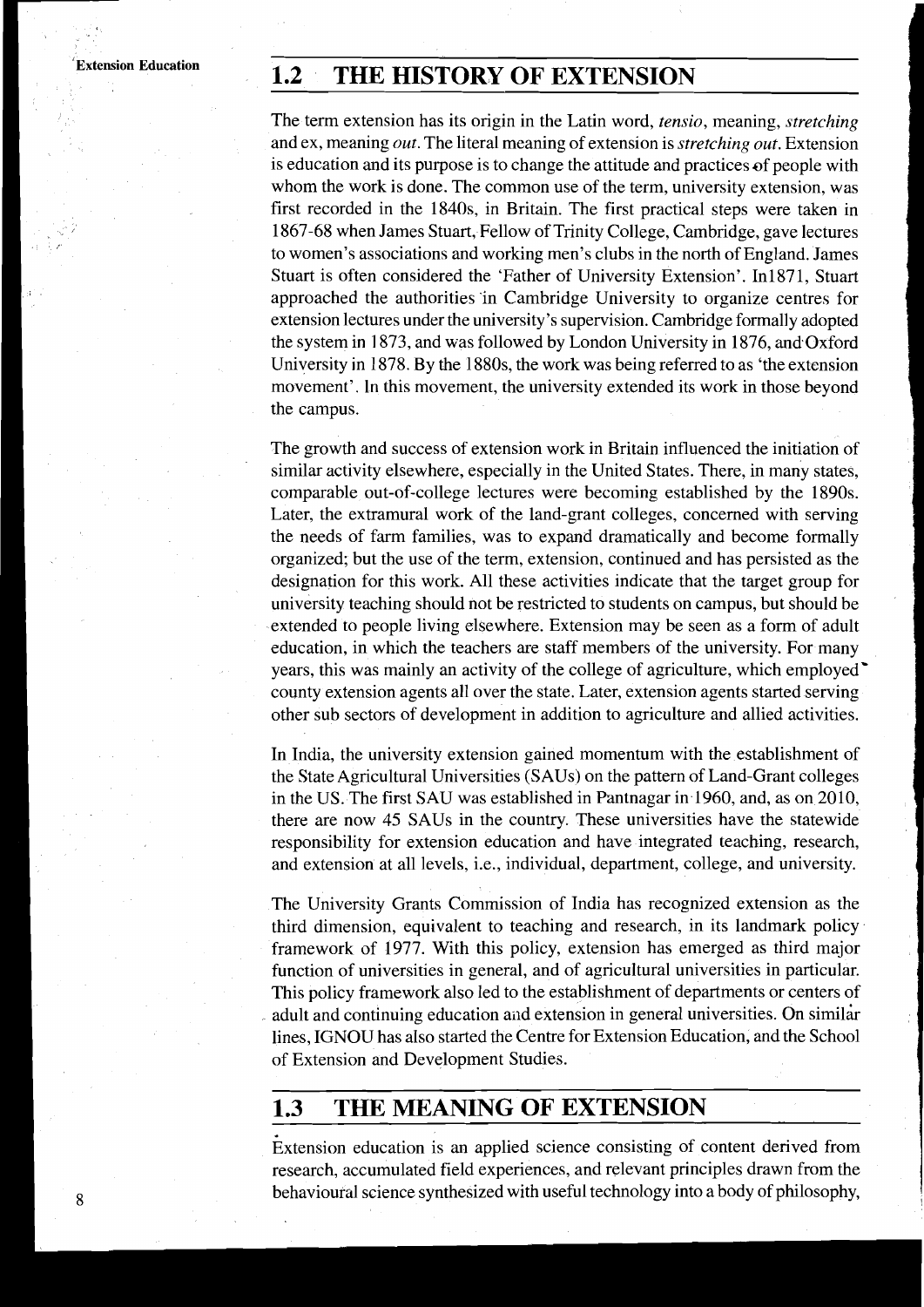9

principles, content, and methods focused on the problems of out of school education for adults and youth - J.P *Leagans (1961).* 

Extension education is the process of teaching mral people how to live better by learning ways that improve their farm, home and community institutions  $- J.P$ . *Leagans* (1961).

Extension work is an out of school system of education in which adult and young people learn by doing with partnership between the Government and the people, which provides service and education designed to meet the people with an fundamental objective of development of the people – *Kelsey and Harne* (1963).

Extension is a programme and a process of helping village people to help themselves, increase their production and to raise their general standard of living. - D. *Ensrninger* (1961).

Extension is the increased dissemination of useful knowledge for improving rural life. - *H.W Butt* (1961).

Extension education is defined as an educational process to provide knowledge to the mral people about the improved practices in a convincing manner and help them to take decision within their specific local conditions – O. P. Dahama (1973).

Extension involves the conscious use of communication of information to help people form sound opinions and make good decisions - Van den Ban and Hawkins (2002).

|                                                      | <b>Extension Education - Common Elements</b>            |
|------------------------------------------------------|---------------------------------------------------------|
|                                                      |                                                         |
| Is an intervention                                   |                                                         |
|                                                      |                                                         |
| • Is an educational process                          |                                                         |
| Is a communication intervention                      |                                                         |
|                                                      |                                                         |
| • Intends to induce voluntary change in behaviour    |                                                         |
| Focuses on a number of target processes and outcomes |                                                         |
|                                                      |                                                         |
| Has an altruistic orientation                        |                                                         |
|                                                      | Has a technological research and professional dimension |

You may notice some similarities as well as differences of opinion about the meaning of extension in the above definitions. Probably, one, or more, of the following questions may come to your mind after understanding the'above definitions.

- Is extension concerned only with information communication and formation of opinion, or with the formation of decision making also in the process of development?
- Should extension aim at increasing knowledge only, or should it also help to identify development problems, and to clarify goals to attain development?

All development organizations pay attention to some or all of the above aspects in their extension efforts. From the above discussion, it can be concluded that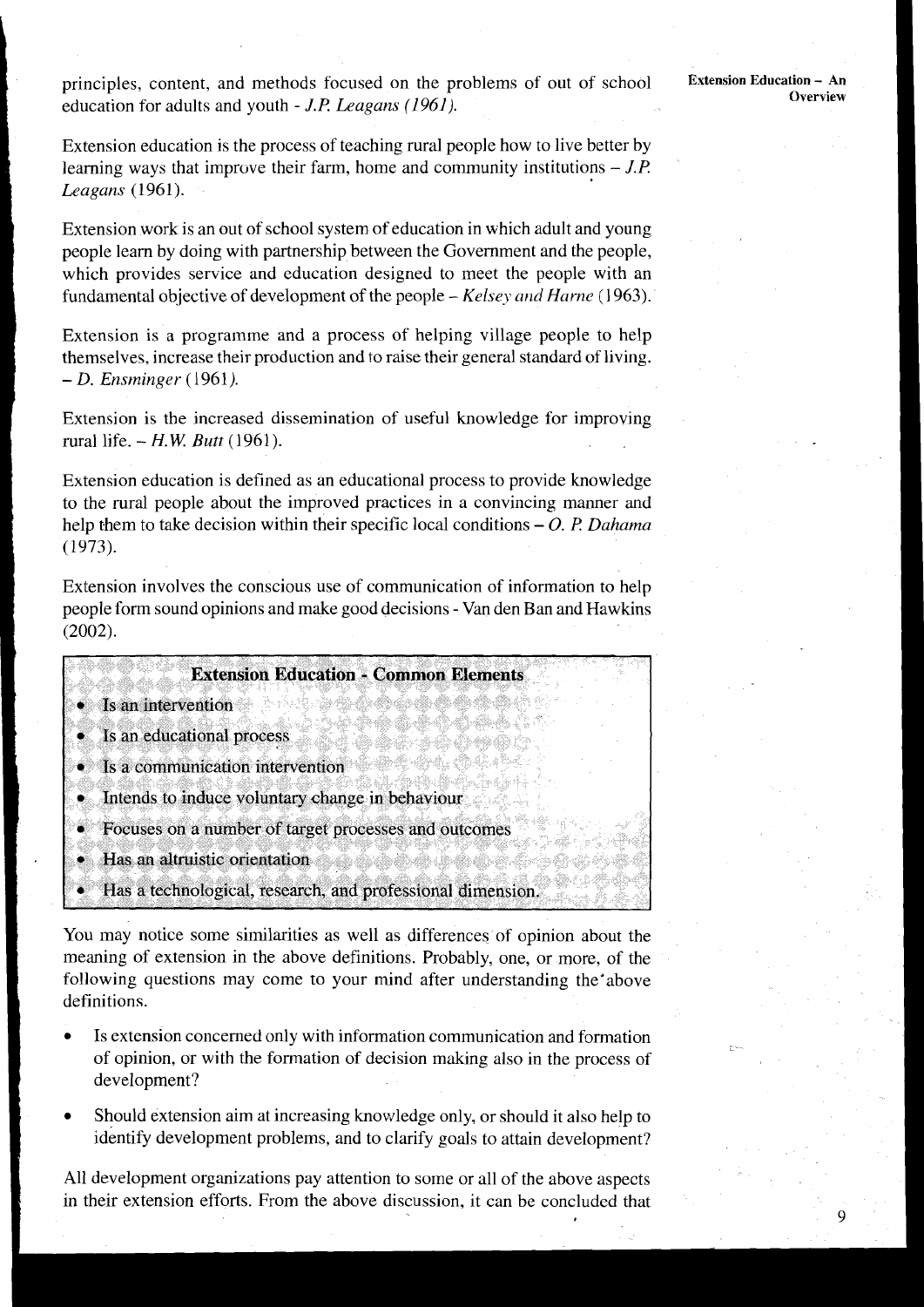**Extension Education** extension is an education and it is aimed at bringing a desirable change in behaviour (knowledge, skills and attitudes) of people so as to involve them actively in the process of development.

#### **Development Extension**

Development extension is an education and it is aimed at bringing a desirable change in behaviour (opinions, knowledge, skills and attitudes) of all the stakeholders of different sub sectors of development so as to involve them actively in the process of development

Extension has now developed into a full fledged discipline, having its own philosophy, objectives, principles, methods, and techniques which must be understood by every development worker and others connected with development. It may, however, be mentioned here that when extension is put into action for educating the people, it does not remain formal education. In that sense, there are several differences between the two by nature (Table 1.1)

| <b>Formal Education</b>                      | <b>Extension Education</b>                                                                                                        |  |  |
|----------------------------------------------|-----------------------------------------------------------------------------------------------------------------------------------|--|--|
| Starts with theory & works<br>up to practice | Starts with practices & may take up theory<br>later on                                                                            |  |  |
| Students study subjects                      | People study problems.                                                                                                            |  |  |
| Fixed curriculum offered                     | No fixed curriculum or course of study $\&$<br>people help to formulate the curriculum                                            |  |  |
| Authority rests with the teacher             | Authority rests with the people                                                                                                   |  |  |
| Attendance is compulsory                     | Participation is voluntary.                                                                                                       |  |  |
| Teacher instructs the students               | Extension worker teaches & also learns from<br>the people                                                                         |  |  |
| Teaching is only through<br>instructors      | Teaching is also through local leaders                                                                                            |  |  |
| Teaching is mainly vertical                  | Teaching is mainly horizontal                                                                                                     |  |  |
| More or less homogeneous<br>audience         | Heterogeneous audience                                                                                                            |  |  |
| Rigid                                        | Flexible                                                                                                                          |  |  |
| Pre-planned & pre-decided<br>programmes.     | Freedom to develop programmes locally<br>based on the development needs & expressed<br>desires of the stakeholders of development |  |  |
| More theoretical                             | More practical and & intended for immediate<br>application in the solution of problems.                                           |  |  |

#### **Table 1.1: Differences between Formal and Extension Education**

10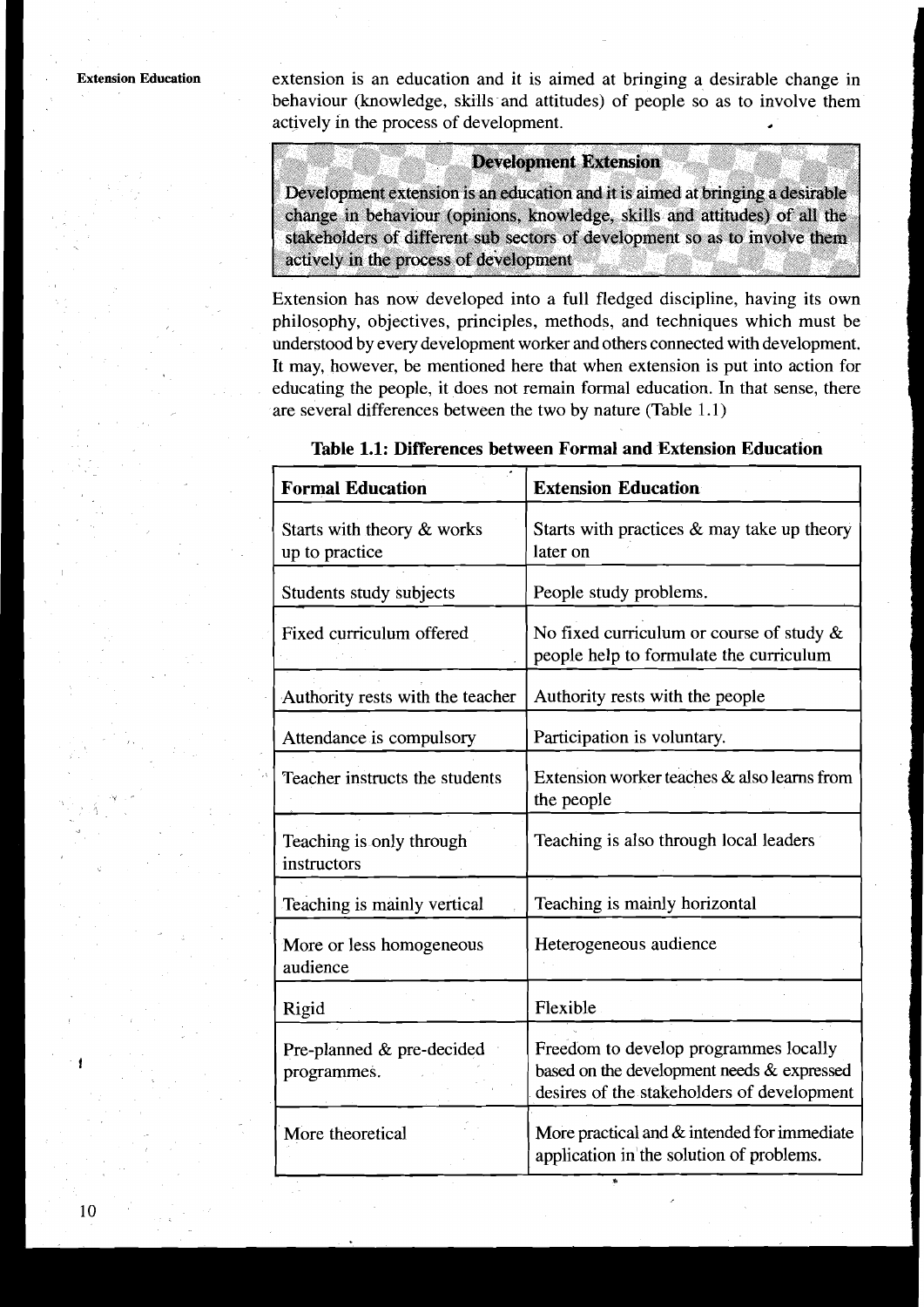**Activity 1:** Ask some of your colleagues what they mean by extension education. Compare their views with those given in this unit and identify the common features.

#### **Check Your Progress 1**

Note: a) Use the spaces given below for your answers.

b) Check your answers with those given at the end of the unit.

Write the meaning of extension in the context of development.  $\left| \right|$ 

the contract of the contract of the contract of the contract of the contract of the contract of the Write three differences between formal education and extension education. 

#### 1.4 THE COMPONENTS OF EXTENSION

In the context of development, extension has the following three, broad components

- extension education
- extension service
- -extension work

2)

## **1.4.1 Extension Education**

Extension education is basically a need oriented, local resource based, problemsolution oriented system, and is interrelated with education and research. Here, the extension efforts are related to research both in terms of its products, viz., new technology and processes. The extension education role is generally performed by higher learning institutions, viz., research institutes, universities, and apex level training and extension organizations.

**Extension Education - An Overview** 

 $11$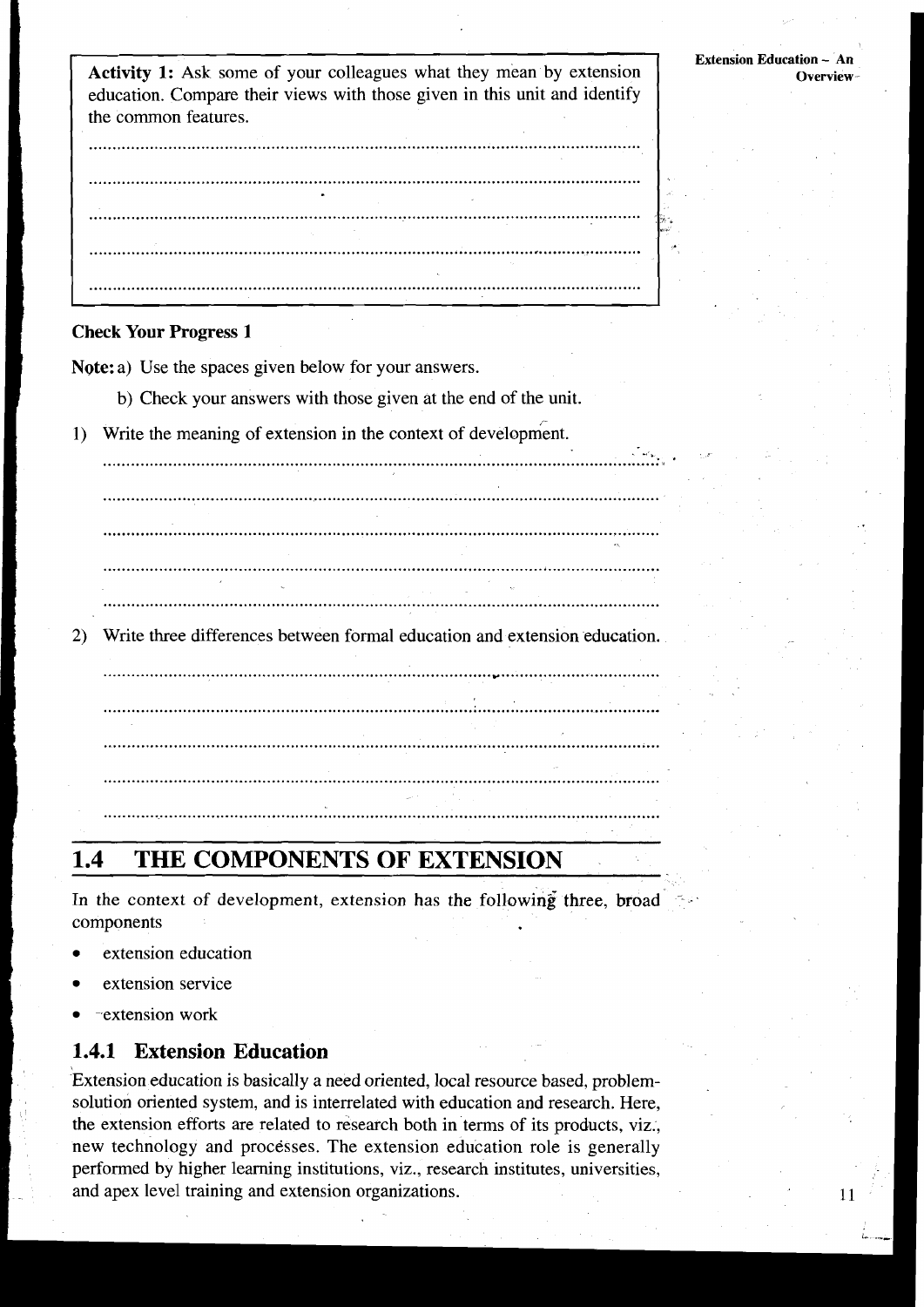#### **Extension Education 1.4.2 Extension Service**

Extension service is the mission and mandate of development department in all the states. Extension service is a programme for development employing the extension process as a means for implementation. Extension service is location specific, input intensive. service oriented, and field level professional activity with two objectives (i) transferring new technologies or innovations, and advising the people on improved methods; and (ii) communicating development constraints to research institutes / development organization / policy makers, as feedback for participatory technology development. Thus, extension service serves as a link between researchers, development workers, and people. Extension service also works hand-in-hand with other development departments, and input agencies to multiply their efforts and effects.

## **1.4.3 Extension Work**

Extension work is to assist people through educational and service approach. Through extension work, people are stimulated to make changes that result in more efficient production and marketing, conservation of natural resources, improved livelihood security, health, and more satisfying family and community life. Extension work is at.the lowest in hierarchy, but extremely broad based in usage. It is also extremely location specific and usually susceptible to outside criticism. Extension work is to help people to help themselves.

For example, many times, people demand that local extension workers do various works. Unless the people are also taught to do these things themselves or involve them in those works, it is not extension education but simply a service.

Example: conservation of forests/trees by extension workers vs. Community forest management by *Vana Samrakshana Samities* 

**Extension Work or Education?** 

Extension Work: irrigation water management.

*Extension Education*: teaching the farmers irrigation water management by themselves, or involving farmers through participatory irrigation water management.

The primary focus of the development extension worker should be extension education.

**Activity 2:** Visit a nearby development department like agriculture / family health and welfare/ forest office / NGO, etc., and observe and discuss their extension education, extension service, and extension work. Write your observations.

......................................................................................................................

......................................................................................................................

........................................................................................................................ . .

......................................................................................................................

......................................................................................................................

i di

-12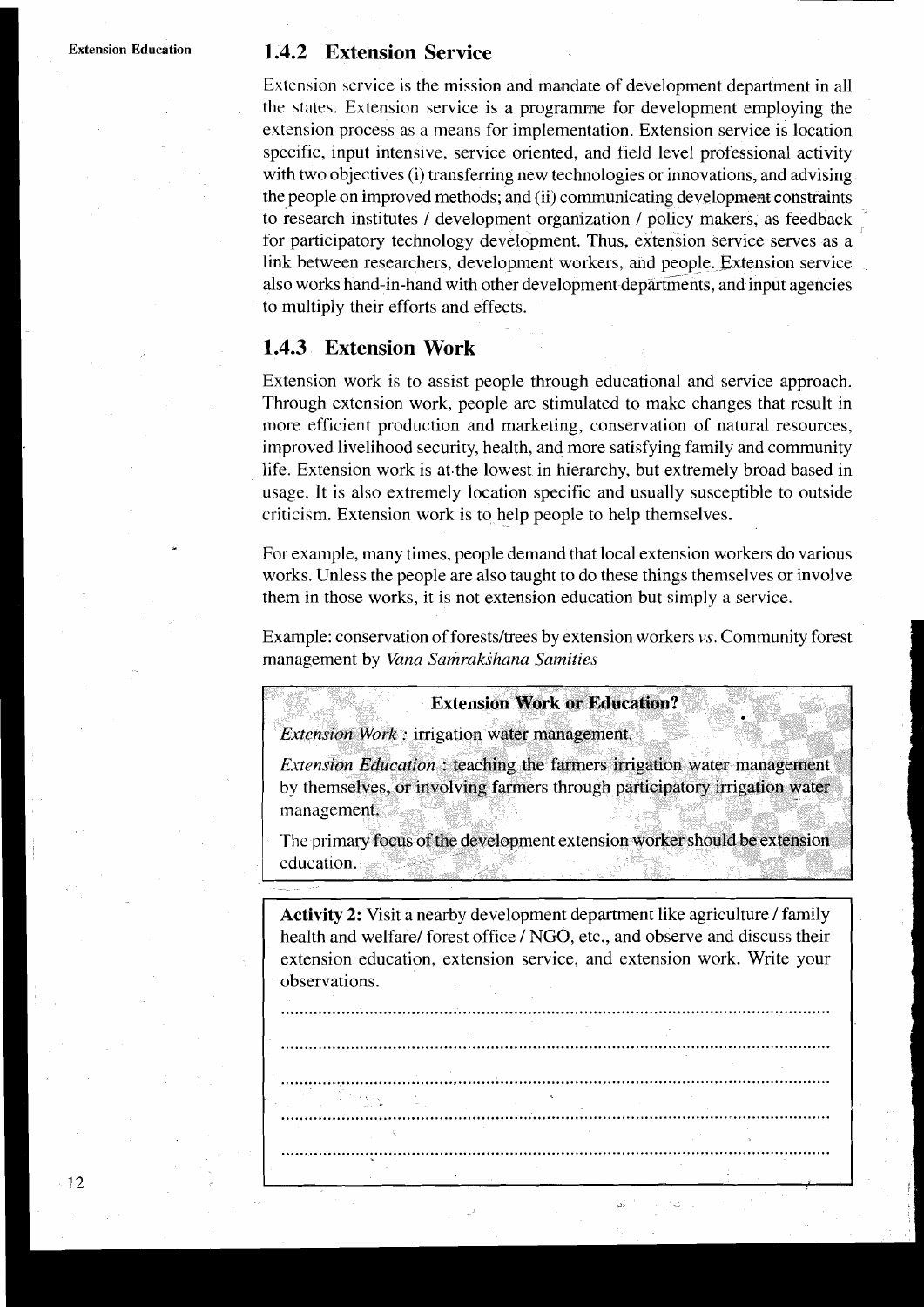# **1.5 THE PHILOSOPHY, OBJECTIVES,. FUNCTIONS, AND SCOPE OF EXTENSION**

## **1.51 Philosophy of Extension**

According to Mildred Horton the principles of extension philosophy are:

- the individual is supreme in a democracy
- the home is the fundamental unit in a civilization
- the family is the first training group of the human race
- the foundation of any permanent civilization must rest on the partnership of man and land (nature).

According to Ensminger, extension philosophy is

- changing attitudes, knowledge and skills of the people
- working with men and women, young people, boys and girls to answer their needs and wants
- helping people to help themselves
- "Learning by doing" and "seeing is believing"
- development of individuals, their leaders, their society, and their world as a whole.
- working in harmony with the culture of the people
- a two way channel
- a continuous educational process.

#### Objectives 1.5.2

The literal meaning of the term, objectives, is the expressions of the ends towards which our efforts are to be directed. In other words, an objective means a direction of movement. Before starting any development programme, you should clearly understand the objectives of extension so that you know what to do, where to go, and what is to be achieved. In the context of development, the fundamental objective of extension is to stimulate desirable development.

#### **Fundamental Objective of Extension**

In the context of development, the fundamental objective of extension is to stimulate desirable development.

However, the role that extension plays in development depends on how one defines extension. By applying the definitions given in the above section, we may arrive at a concept of extension that seems to synthesize diverse perspectives of development into five objectives

- i) Transferring knowledge from researchers to people end users.
- ii) Advising people in their decision making.
- iii) Educating people to be able to make similar decisions in future
- iv) Enabling people to clarify their own goals and possibilities and to realize them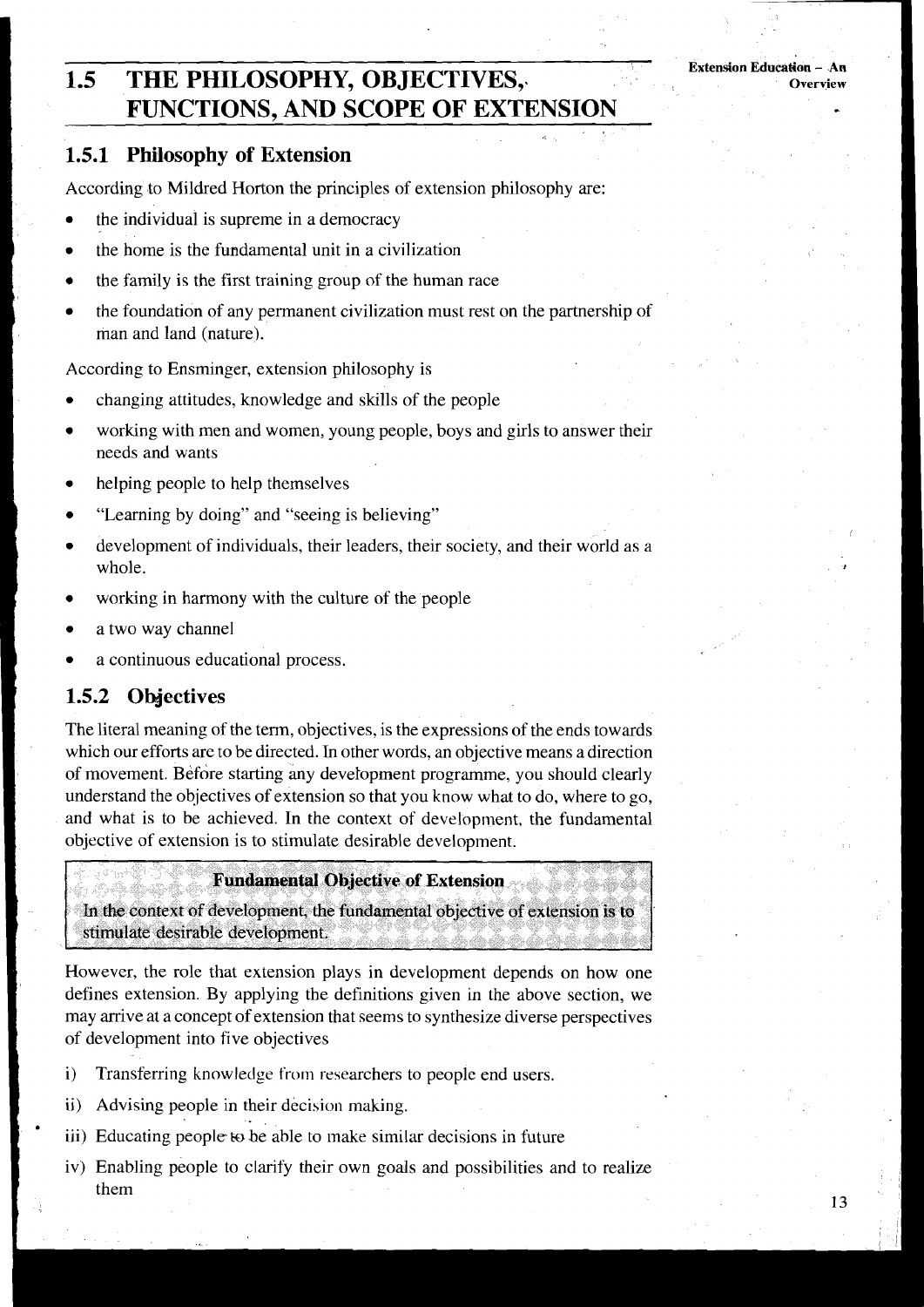**T** 

**Extension Education** v) Stimulating desirable developments within the framework of the national, economic and social policies involving all the sub sectors of development as a whole.

## **1.5.3 Functions**

The extension system includes all public, private, and non government development institutions that transfer, mobilize, and educate people, as distinct from a service or a single institution that, traditionally, provides advice only. After reviewing a number of efforts to define or characterize extension, it is helpful to see extension as both a system and the set of functions performed by that system to induce voluntary change among people for development.

**A** set of functions of extension includes

- transferring technology in multiple directions for sustainable development
- transferring management to mobilize and organize developmental activities by all communities
- transferring capacity to educate, build human resources and capacity building of all stakeholders, market intelligence, management, and in negotiating financial, input, and market services.

## **1.5.4 Scope**

The dictionary meaning of scope is space for action. The scope of extension is mostly dealing with the problems concerning development programmes. It teaches people how to do something and to wofk out ways and means to satisfy their own felt needs. It teaches people how to recognize and solve problems of development. It is an education of action in groups and masses, within a democratic framework of society. It emphasizes the change of mental outlook of the people and instils in them, ambition of higher standards of development, and the will and determination to work for such standards. So, in short, the scope of extension is to enable the people to have high standards of development, so as to reach high living standards of their own lives.

#### **Scope of Extension**

The scope of extension is to enable the people to have high standards of development so as to reach high living standards of their own lives.

#### **Check Your Progress 2**

**Note:** a) Use the spaces given below for your answers.

- b) Check your answers with those given at the end of the unit.
- 1) Do you agree that extension education plays an important role in development programmes? Support your answer.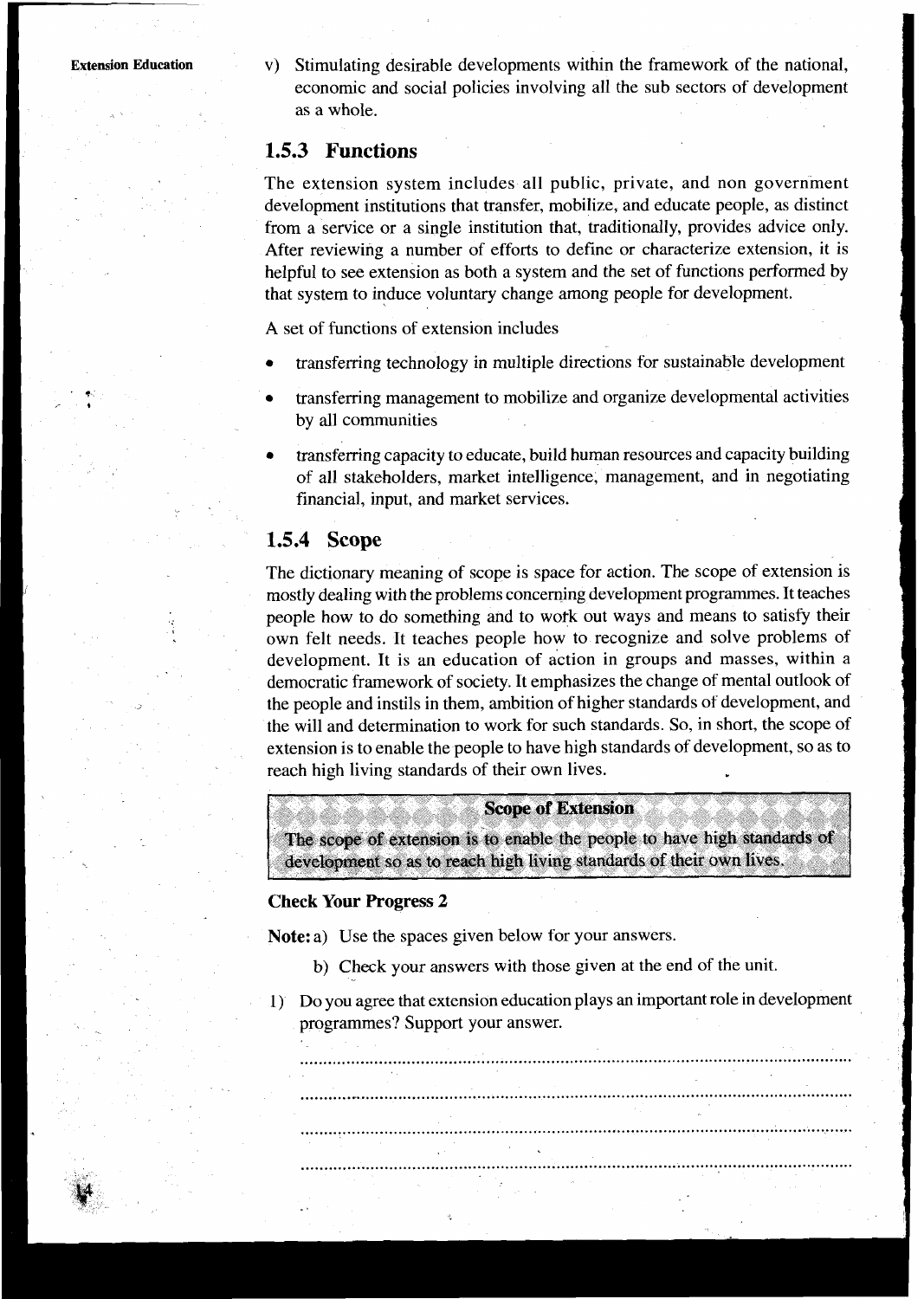Write three objectives of extension.  $\mathbf{2}$ 

15

# 

#### PRINCIPLES OF EXTENSION  $1.6$

Extension work is based upon some working principles and process, and the knowledge of the following principles is necessary for an extension and development professional.

- Principle of interest and need: extension work must be based on the needs  $\mathbf{i}$ and interests of the people. These needs and interests differ from individual to individual, from village to village, from block to block, from state to state, and therefore, there cannot be one development programme for all people.
- Principle of cultural difference: extension work is based on the cultural ii) background of the people with whom the work is done. Improvement can only begin from the level of the people where they are. This means that the extension worker has to know the level of the knowledge, and the skills of the people, methods, and tools used by them, their customs, traditions, beliefs, values, etc., before starting the extension programme.
- Principle of participation: extension helps people to help themselves. Good *iii*) extension work is directed towards assisting people to work out their own problems, rather than giving them readymade solutions. Actual participation and the experience of people in these programmes creates self confidence in them, and they learn more by doing.
- Principle of adaptability: people differ from each other, one group differs  $iv)$ from another group, and conditions also differ from place to place. Therefore, extension programme should be flexible, so that necessary changes can be made whenever needed, to meet varying conditions.
- $\nu$ The grassroots principle of organization: any development programme should fit in with the local conditions. The aim of organizing a local group is to demonstrate the value of the new practices or programmes so that more and more people participate.
- The leadership principle: extension work is based on the full utilization of  $vi)$ local leadership. The selection and training of local leaders to enable them to help to carry out extension work is essential to the success of the development programme. People, especially, in rural areas have more faith in local leaders, and they should be used to put across a new developmental idea so that it is accepted with the least resistance.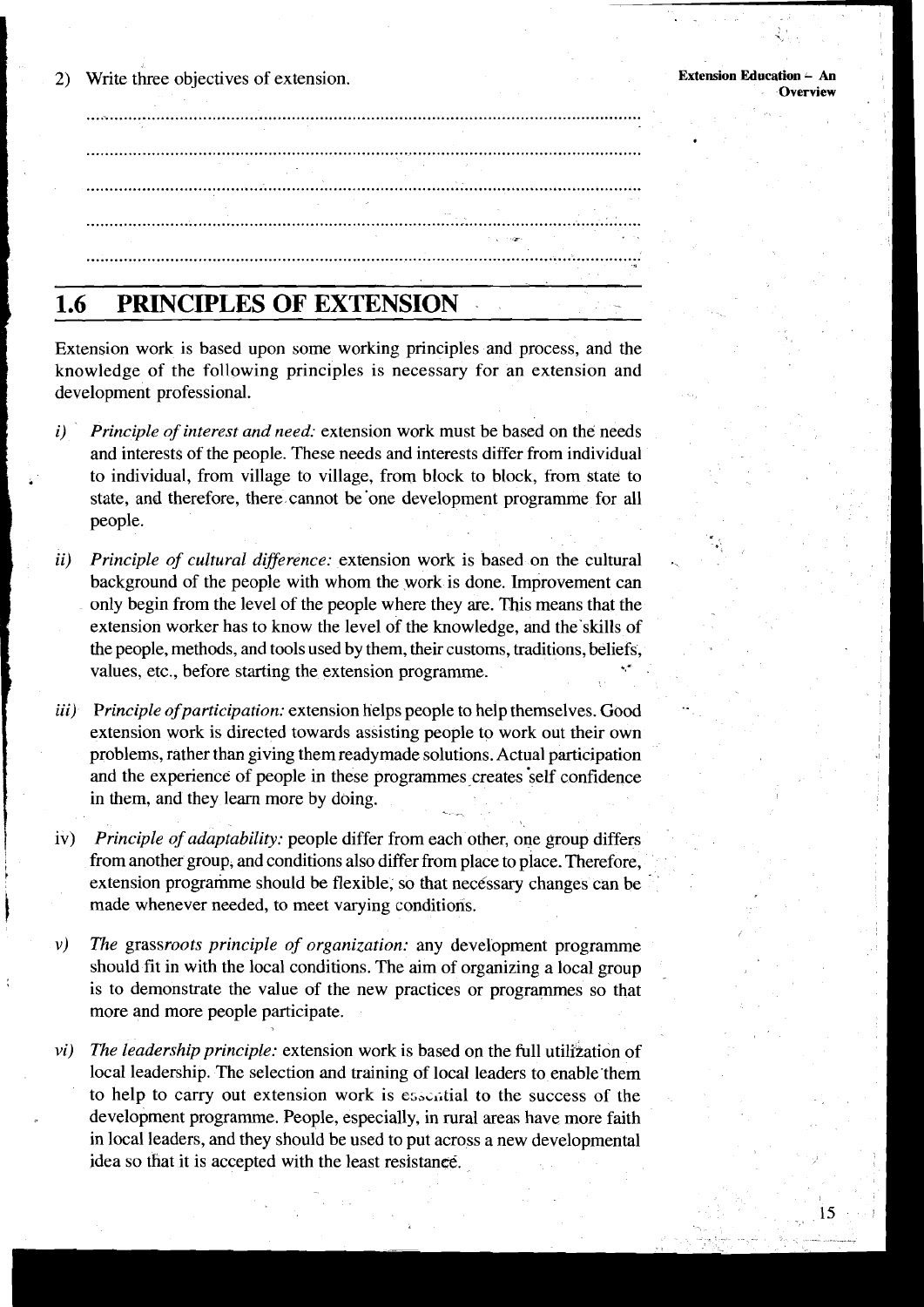- vii) The whole-family principle: extension work will have a better chance of success if the extension workers have a whole-family approach instead of piecemeal approach or separate approach. Extension work is therefore, for the whole family, i.e., for adults and the youth.
- *viii) Principle of co-operation:* extension is a cooperative venture. It is a joint democratic enterprise in which people cooperate with their village, block, and state officials to pursue a common development cause.
- $ix$ ) Principle of satisfaction: you may be aware of the saying that "a satisfied customer is the best advertisement." The end product of the effort of extension teaching is the satisfaction that comes to the people and their family members as the result of solving a problem, meeting a need, acquiring a new skill, or some other changes in behaviour. Satisfaction is the key to success in extension work.
- $x)$ The evaluation principle: extension is based upon the scientific methods of development, and it needs constant evaluation. The effectiveness of the work is measured in terms of the changes brought about in the knowledge, skill, attitude, and adoption behaviour of the people, but not merely in terms of achievement of physical targets.
- $xi$ ) Principle of democratic approach: extension education is based upon the democratic principle of discussions and suggestions. Participation of people in extension activities is voluntary and development interventions are carried out based on the perceived needs of the people.

Activity 3: Identify important principles governing extension work from your own experiences.

#### **Check Your Progress 3**

データーカメ

Note: a) Use the spaces given below for your answers.

- b) Check your answers with those given at the end of the unit.
- Write four principles of extension education.  $1)$

16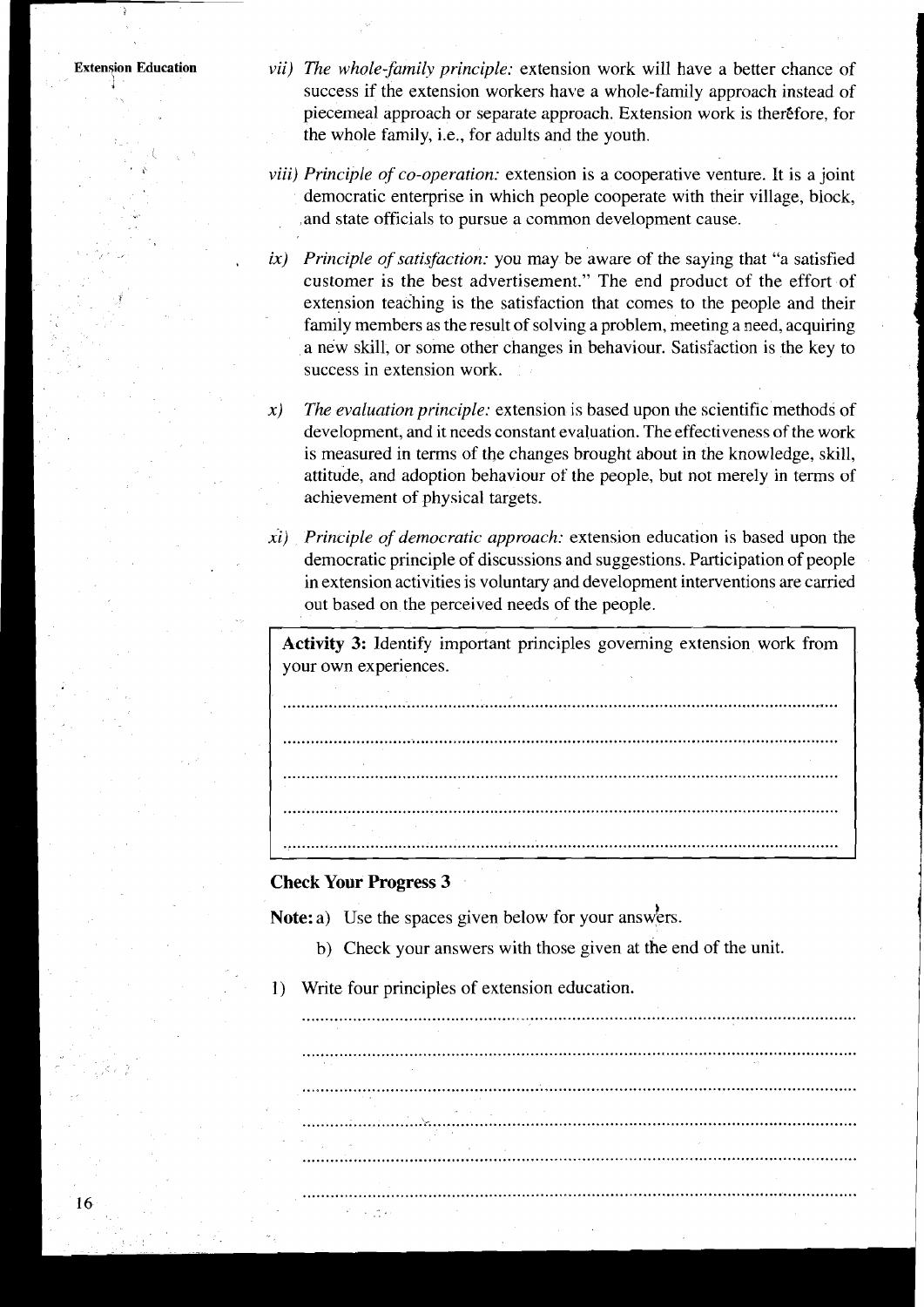# **2.7 PROCESS OF EXTENSION**

The process of extension, as applied to development programmes, involves five essential phases. Fig. 1 shows the sequence of steps that result in progress from a given situation to a new or a more desirable one.

**i) Analyzing the Situation:** this requires a large amount of facts about all aspects of the situation where extension work is to be taken up. Information is needed about the peoples' interests, education, their needs, social customs, farming systems, water bodies, etc. These details can be obtained by conducting participatory rural appraisal / rapid rural appraisal, and these details help in identifying suitable developmental programme to the problems.



**Fig.l.1: Steps in the Extension Process (Leagans, 1961)** 

- **ii) Objectives or Goals to be Accomplished:** the beneficiaries of development programmes must be involved in selecting a limited number of objectives which should state the behavioural changes in people as well as the economic or social outcomes desired.
- **iii)** Teaching: teaching is the process of arranging situations in which the things to be learnt are brought to the notice of the people, their interest is developed, and a desire for change is aroused, i.e., they are stimulated to action. The essential role of an extension worker is to create effective learning situations with the following essential elements
	- i) instructor extension worker like you.
	- ii) learners all stakeholders of development programmes.
	- iii) subject matter planned developmental activity. *Examples:* participatory irrigation management, community forest management, mineral mixture feeding to livestock, etc.
	- iv) teaching materials flannel-board, black-board, charts, rnodels, safnples, slides, film show, etc., on participatory irrigation management.
	- v) physical facilities sitting accommodation, good visibility, etc.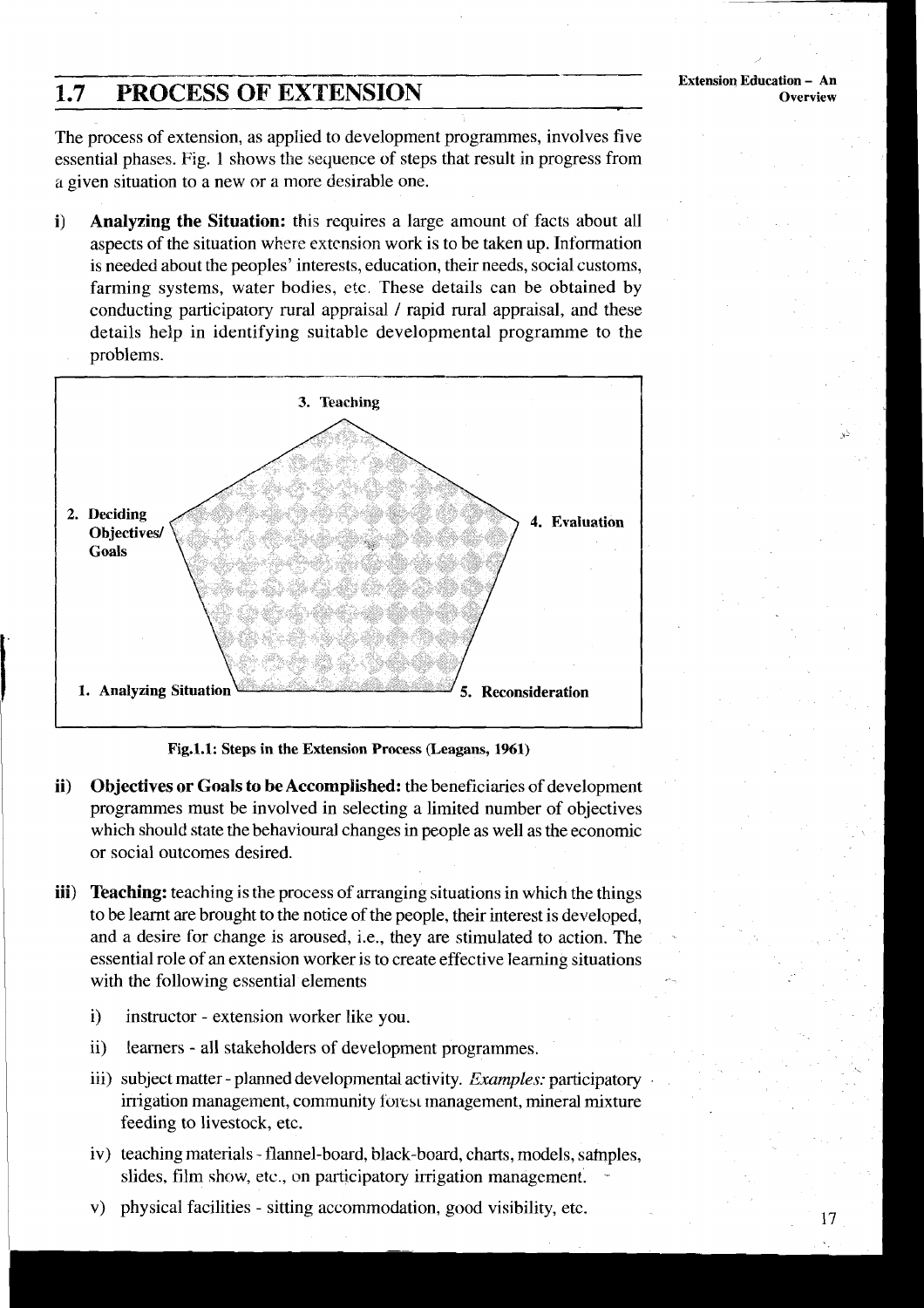#### **Teaching Participatory Irrigation Management**

If we want to teach the farmers about the use and advantages of participatory irrigation management, we need to do this by conducting demonstrations under a canal area, showing them what the participatory irrigation management is, explaining its advantages and comparing it with other methods. After seeing the beneficial effect, the farmers are convinced and motivated to action and start voluntary participation in irrigation water management.

- **iv) Evaluating the Teaching:** evaluation is to determining the extent to which the objectives have been reached. Plans for evaluation should be built into the plans of work during earlier phases. Remember, a distinction should be made from mere records of accomplishments from original objectives stated.
- **v) Reconsidering:** this step consists of a review of previous efforts and results which reveal a new situation. If this new situation shows the need for further work. then the whole process may begin again, with new or modified , . **:A,** -. .-~es.

These steps are intended only to clarify the necessary actions in carrying out a planned extension educational effort. It does not imply that these steps are definitely separate from each other. Several experiences tell us that planning, teaching, and evaluation take place continuously in varying degrees throughout all phases of the extension process.

#### **Check Your Progress 4**

Note: a) Use the spaces given below for your answers.

- b) Check your answers with those given at the end of the unit.
- 1) Based on your experience and understanding of the above discussion, write the importance of the following phases of extension education process.
	- i) Analyzing a situation ii) Objectives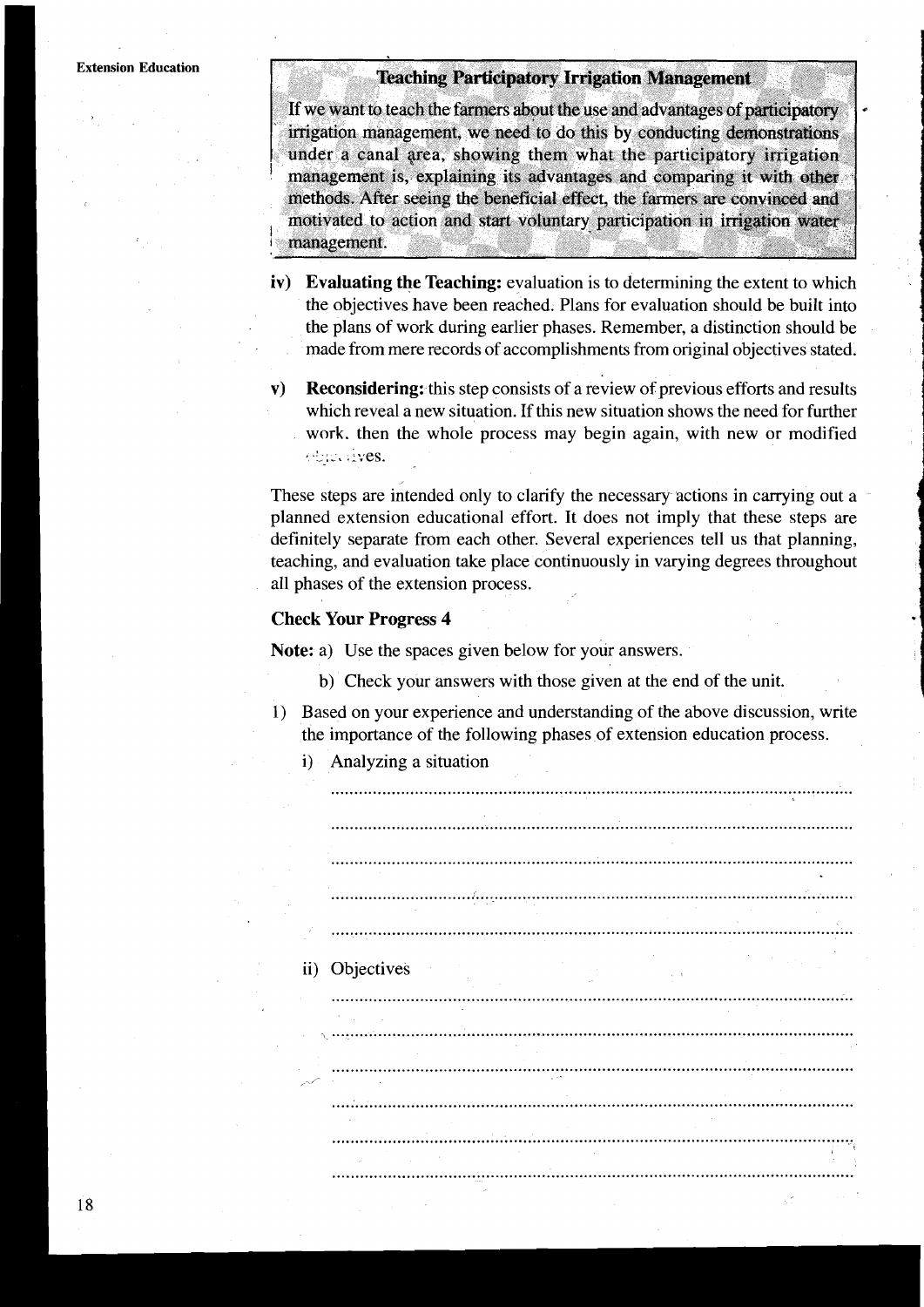**Extension Education** - **An**  iii) Teaching ................................................................................................................ and the contract of the contract of the contract of the contract of the contract of the contract of the contract of the contract of the contract of the contract of the contract of the contract of the contract of the contra ................................................................................................................ ................................................................................................................ iv) Evaluation 

# **1.8 EXTENSION AND DEVELOPMENT**

Development is not a matter of only plans, targets, budgets, technology, experts, and organizations to govern them. Rather, it is an effective use of all these mechanisms as educational means for changing the mind and actions of people in such ways that they 'help themselves' to attain development. Emerging from the acceptance of this idea is the concept of extension education to show and find the ways to help people. In this context, extension is *one of working with people, not for them; of helping them become self reliant, not dependent on others; of making them the central actors in the development, not spectators.* In short, the essence of extension process is helping people by means of education to put useful development knowledge to work for them.

The ultimate goal of extension is to develop the people by improving their standard of living through education and voluntary participation in extension programmes. In this context it is imperative to understand the concept of development, its varied dimensions and their relation to extension.

#### **Development vs. Extension**

Development is not a matter of only plans, targets, budgets, technology, experts, and organizations to govern them. Rather, it is an effective use of all these mechanisms as educational means for changing the mind and actions of people in such ways that they help themselves to attain development.

Extension is one of working with people, not for them; of helping them become self reliant, not dependent on others; of making them the central actors in the development, not spectators.

Development means development of men, the satisfaction of their basic needs food, shelter, clothing, and access to safe drinking water, sanitation, public transport, health, and educational facilities. Underdevelopment means denial of basic needs to people while enhancing the material returns to the dominant groups.

 $1\cdot$ 

**Overview**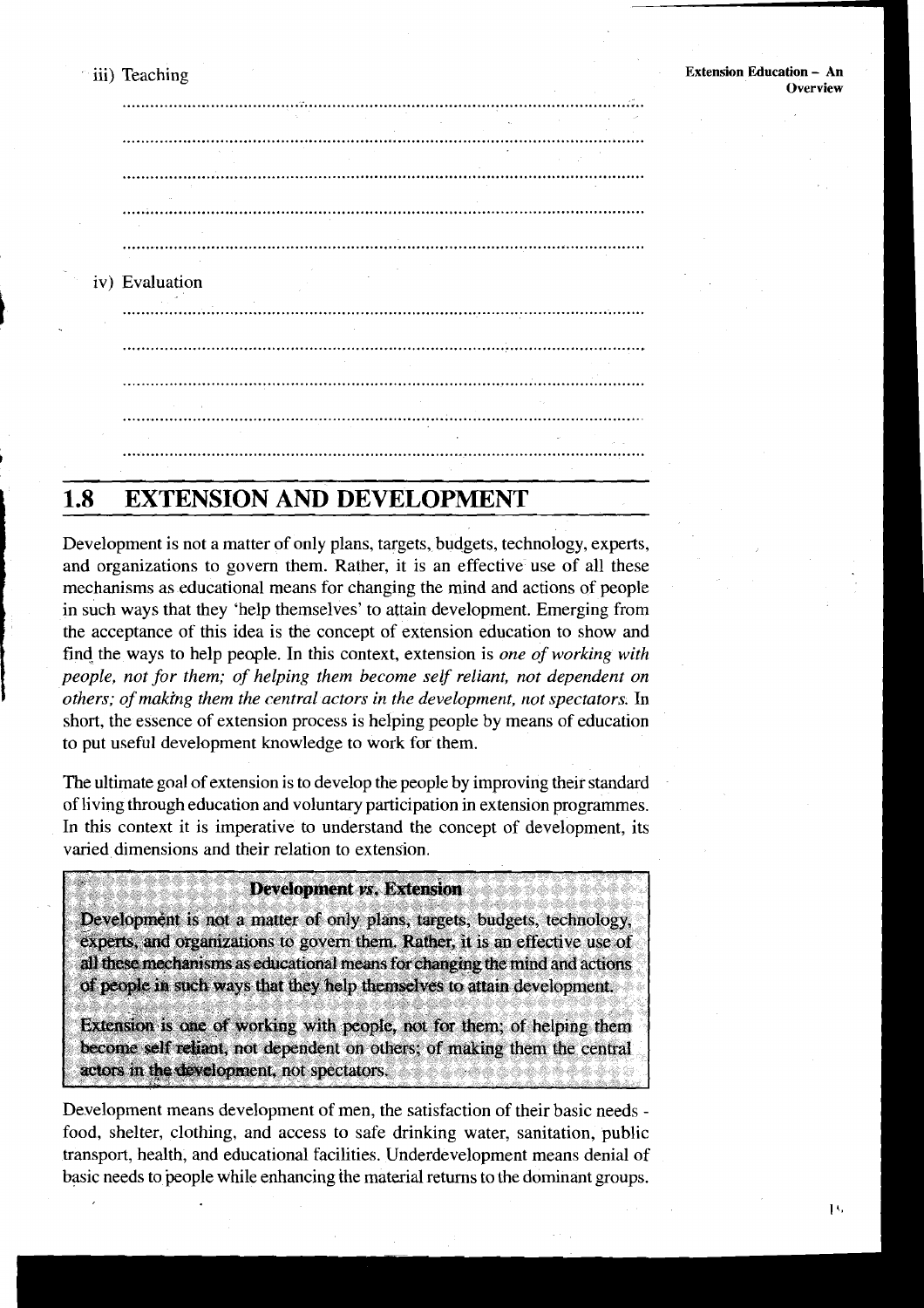Development will necessarily involve the use of socio-cultural, financial, political, and human resources facilitated by extension.

**Human (Personal) Development:** Development in any meaningful sense must begin with, and, within the individuals. Unless motivation comes from within, efforts to promote change by extension workers will not be sustainable by the individual. The individual will remain under the power of others. In this context, human development is the process by which an individual develops self respect and becomes more self confident, self reliant, cooperative, and tolerant of others through becoming aware of his/her short comings as well as his/her potential for positive change.

**Economic Development:** This is a process by which people, through their own. and/or, efforts and with the help of extension agents boost production for direct consumption and have a surplus to sell for cash.



Fig.1.2: Extension and Development

**Political Development:** If development is to truly benefit the people, then the political structure must be responsive to their needs and aspirations as well as protect their rights and their property. The people have to acquire political power in order to

- participate in decision making at local level and to choose their own leaders
- plan and share power democratically
- create and allocate communal resources equitably and efficiently among individual groups.

Extension workers feedback on developmental issues or problems is important to influence policy makers in making suitable developmental policies.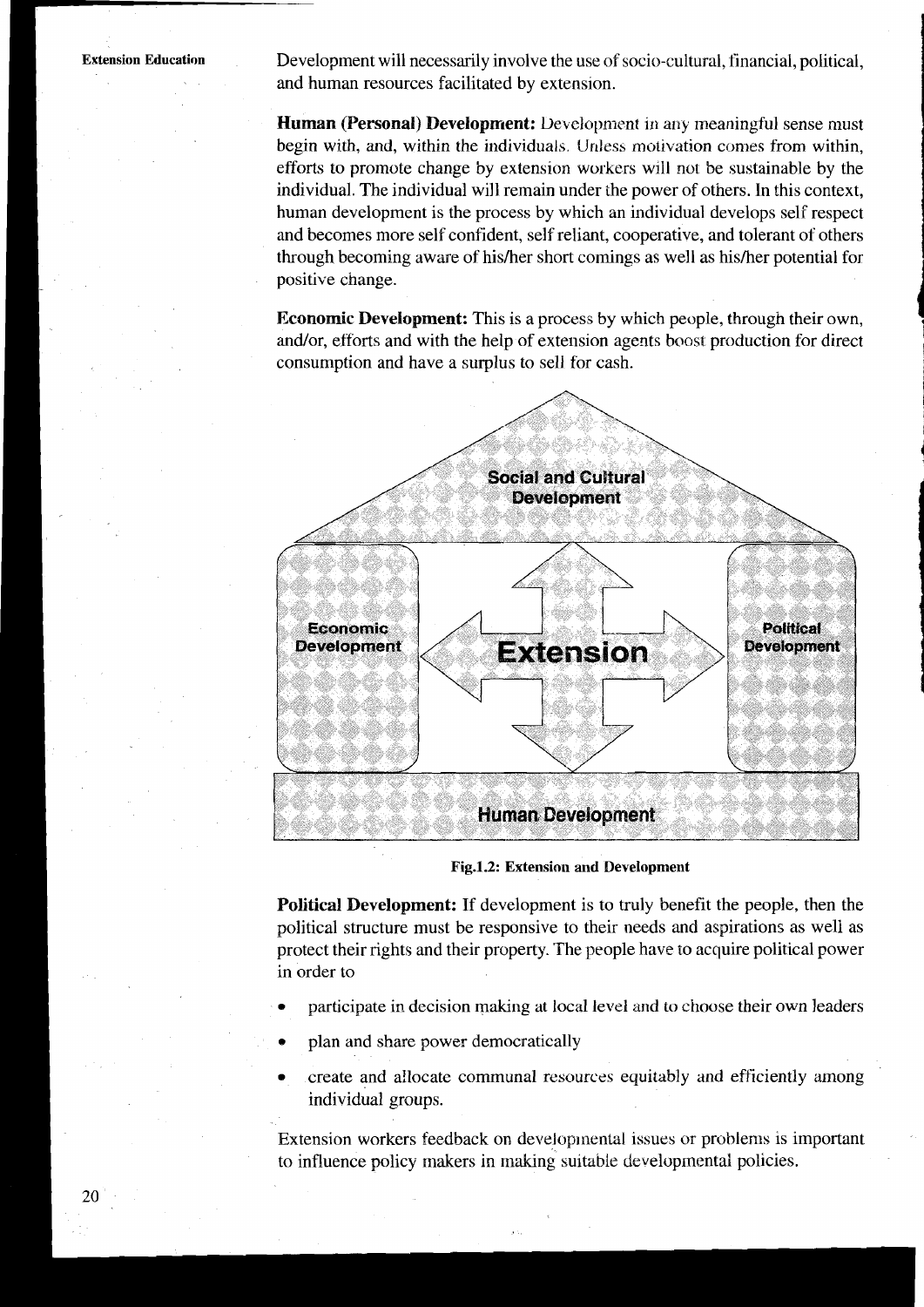**Social and Cultural Development: It** refers to those investments and services carried out, or provided by, extension agents for the benefit of the people and communities whether as a village; a district or a nation. These services include health, education. water, energy, transport, communication, etc.

#### **Extension vs. Development**

The relationship between extension and socio-cultural, economic, political and human development is illustrated in Fig. 1.2. The two columns represent economic and political development and a girder represent socio-cultural development. The girder (socio-cultural development) is dependent upon the support of the two columns (economic and political developments) which in turn rest upon a foundation of human development. Extension is the connecting link (process) between people and development (outcome).

#### **Check Your Progress 5**

Note: a) Use the spaces given below for your answers.

- b) Check your answers with those given at the end of the unit.
- 1) Write the interrelationship between extension and development.

# .......................................................................................................................

#### 1.9 **LET US SUM UP**

In this unit we started by looking at the meaning, components, objectives, and functions of extension education and understood that development is not a matter of only plans, targets, budgets, technology, experts, and organizations to govern them, rather, it is an effective use of all these mechanisms as educational means for changing the mind and actions of people in such ways that they help themselves. We also examined the key principles and processes of extension and realized that knowledge of these is necessary for any development professional. At the end we discussed the interrelationship between extension and development and concluded that extension is the process and development is the outcome of the extension process.

## **1.10 KEY WORDS**

**Extension Education** : extension education involves the conscious use of communication of information to help people form sound opinions and make good decisions. Extension education is the process of teaching . people how to live better by learning ways that improve their farm, home and community . institutions.

**Extension Education** - **An Overview**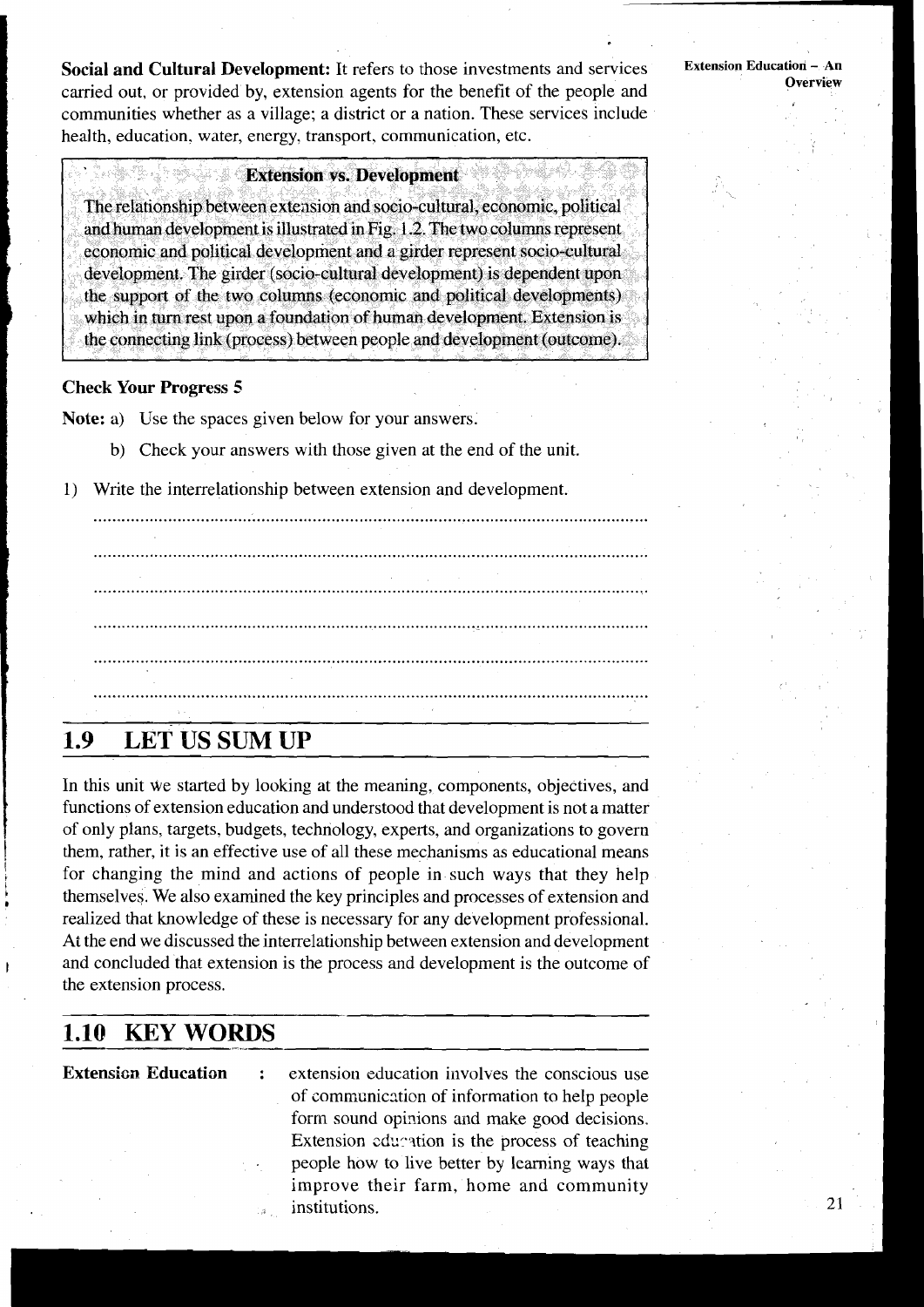| <b>Extension Education</b> | <b>Extension Service</b>    | a programme for development employing the<br>extension process as a means for implementation. |
|----------------------------|-----------------------------|-----------------------------------------------------------------------------------------------|
|                            | <b>Extension Work</b>       | work that engages people in development work<br>through education and service.                |
|                            | <b>Objectives</b>           | the expressions of the ends towards which our<br>efforts are to be directed.                  |
|                            | <b>Process of Extension</b> | the process of extension, as applied to<br>development involves five essential phases viz     |

- a means for implementation.
- $e$ cople in development work through ends end service.
- **Objectives** : the expressions of the ends towards which our  $cted.$
- **Process of Extension** : the process of extension, as applied to ment involves five essential phases, viz., analyzing the situation, deciding objectives, teaching, evaluation, and reconsideration.

# **1.11 REFERENCES AND SELECTED READINGS**

Leagans, J.P. (1961). Extension Education for Community Development. In: Extension Education in Community Development, Directorate of Extension, Ministry of Food and Agriculture, Government of India, New Delhi ( Refer for further details on Extension Education) .

Van den Ban, A.W. and Hawkins, H.S. (2002). Agricultural Extension, CBS Publishers and Distributors, New Delhi (Refer for further details on Extension Education).

# **1.12 CHECK YOUR PROGRESS** - **POSSIBLE ANSWERS**

#### **Check Your Progress 1**

- 1) Development extension is an education and it is aimed at bringing a desirable change in behaviour (opinions, knowledge, skills, and attitudes) of all the stakeholders of different sub sectors of development, so as to involve them actively in the process of development.
- 2) (i) Formal education starts with theory and works up to practice, while extension education starts with practices and may take up theory later on. (ii) Students study subjects in formal education, while livestock farmers study problems in animal husbandry extension. ( iii) In formal education we have a more or less homogeneous audience, while in extension education we have a heterogeneous audience.

# **Check Your Progress 2**

- 1) Yes. Extension education plays an important role in development programmes mostly by dealing with the problems of people. It enables the people to have high standards of development so as to reach high living standards in their own lives. It teaches them how to recognize and solve problems in development.
	- The three objectives are : (i) transferring knowledge from researchers to people; (ii) advising people in their decision making; and (iii) educating people to be able to make similar decisions in future.